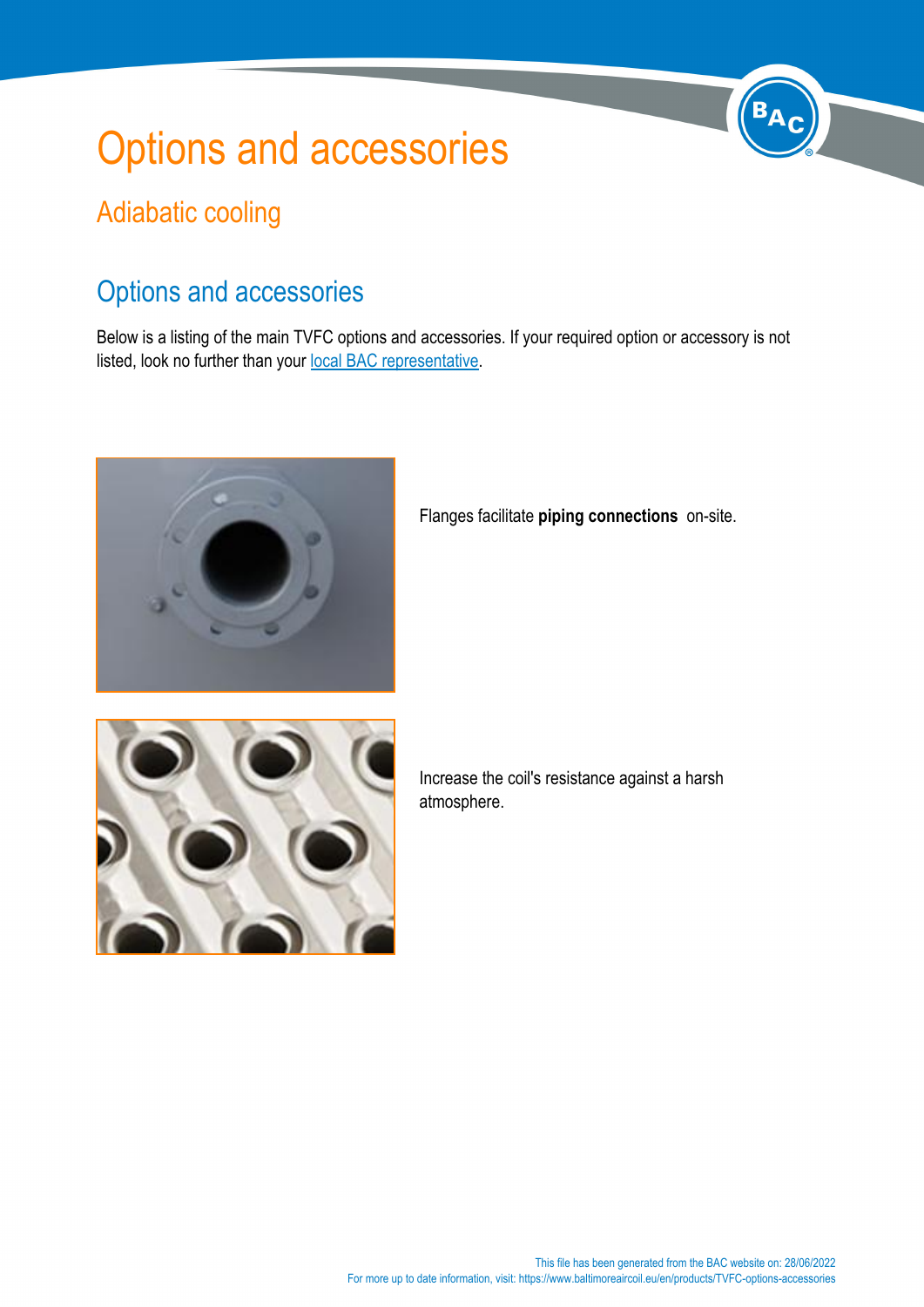

Allow for operation without any anti-freeze agents and avoid a coil freeze-up risk at the same time.



Reducing noise at air **intake and discharge points** brings us closed to silent cooling equipment.







The recirculation pump helps to further cut down on water consumption.